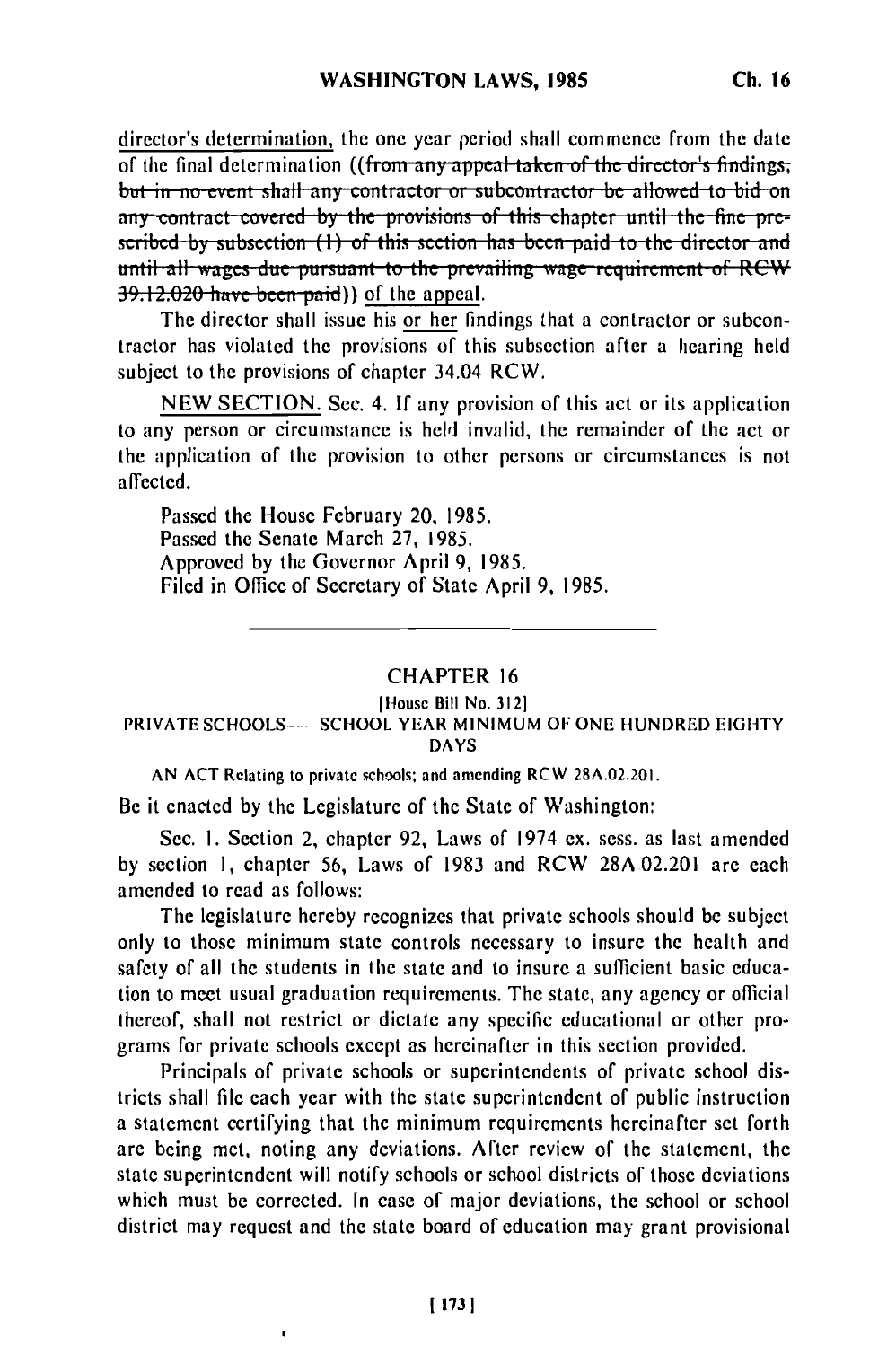status for one year in order that the school or school district may take action to meet the requirements. Minimum requirements shall be as follows:

(1) The minimum school year ((shall be the same as that required of public schools in RCW 28A.01.025 as now or hereafter amended)) for instructional purposes shall consist of no less than one hundred eighty school days or the equivalent in annual minimum program hour offerings as prescribed in RCW 28A.58.754.

(2) The ((length of **the))** school day shall be the same as that required ((of public sc.hools)) in RCW **28A.01.010** and **28A.58.754,** each as now or hereafter amended, except that the percentages **of** total program hour offerings as prescribed in RCW 28A.58.754 for basic skills, work skills, and optional subjects and activities shall not apply to private schools or private sectarian schools.

**(3) All** classroom teachers shall hold appropriate Washington state certification except as follows:

(a) Teachers for religious courses or courses for which no counterpart exists in public schools shall not be required to obtain a state certificate to teach those courses.

(b) In exceptional cases, people of unusual competence but without certification may teach students so long as a certified person exercises general supervision. Annual written statements shall be submitted to the office of the superintendent of public instruclion reporting and explaining such circumstances.

(4) Appropriate measures shall be taken to safeguard all permanent records against loss or damage.

(5) The physical facilities of the school or district shall be adequate to meet the program offered by tne school or district: PROVIDED, That each school building shall meet reasonable health and fire safety requirements.

(6) Private school curriculum shall include instruction of the basic skills of occupational education, science, mathematics, language, social studies, history, health, reading, writing, spelling, and the development of appreciation of art and music, all in sufficient units for meeting state board of education graduation requirements.

(7) Each school or school district shall be required to maintain up-todate policy statements related **to** the administration and operation of the school or school district.

All decisions of policy, philosophy, selection of books, teaching material, curriculum, except as in subsection (6) above provided, school rules and administration, or other matters not specifically referred to in this section,